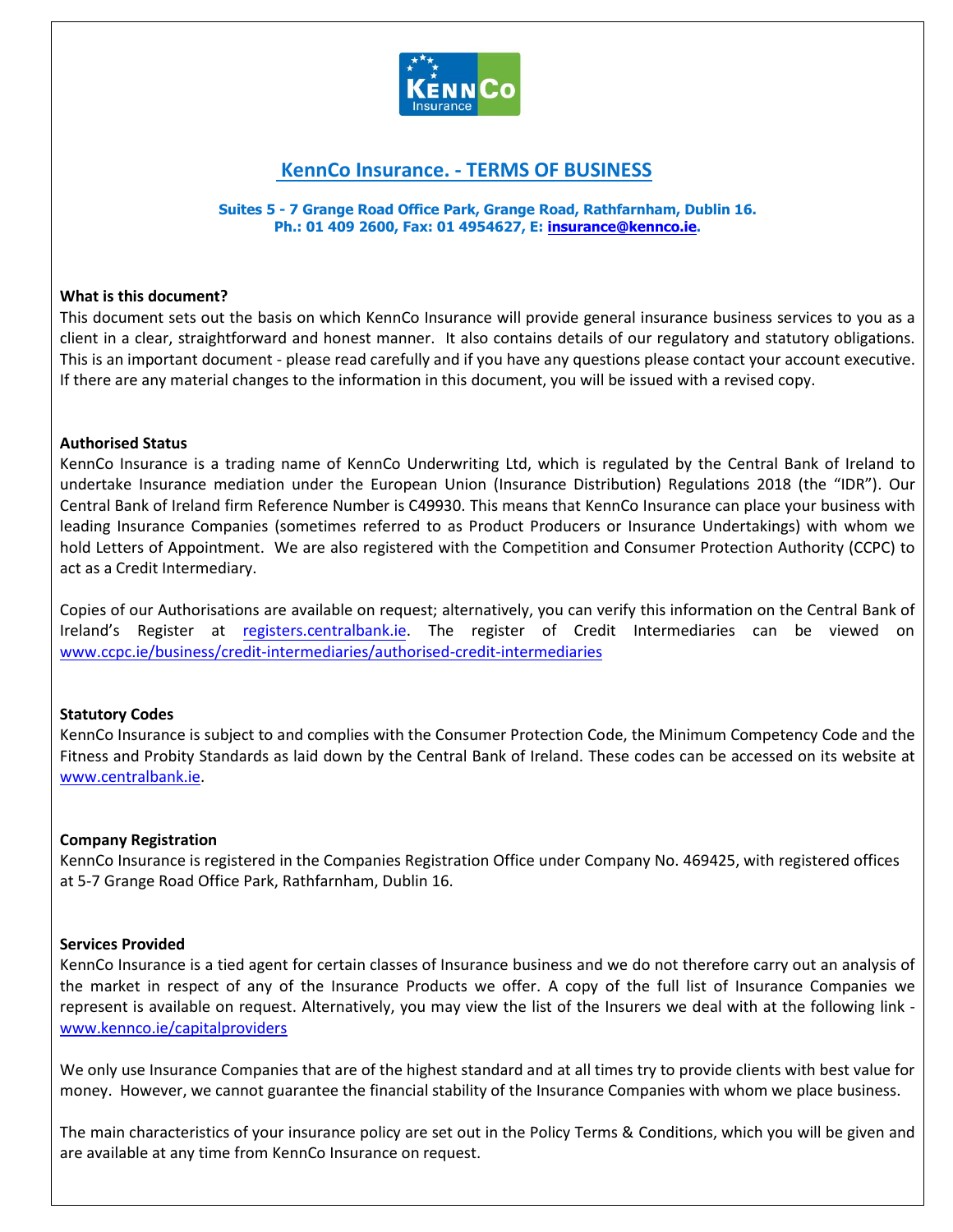## **Compensation Schemes/Client Protection**

1. KennCo Underwriting Ltd and KennCo Insurance are members of the Investor Compensation Company Limited (ICCL) established under the Investor Compensation Act 1998. This legislation provided for the establishment of a compensation scheme and to the payment, in certain circumstances, of compensation to certain clients of firms (known as eligible investors) covered by the Act. In the event that a right to compensation has been established, the amount payable is 90% of your loss or €20,000 (whichever is the lesser).

#### **Recommendations & Advice**

We do not provide recommendations or offer advice regarding the product(s) we have identified as being suitable for your needs. You must make your own decision based on the product information provided.

## **Handling Clients Money**

- We accept payments in cash, by cheque, by credit/debit cards or by finance in respect of all classes of insurances (we don't offer finance for Travel Insurance) where we have invited renewal of a policy, or accepted a proposal for insurance. The maximum cash payment we can accept in any one transaction is €100.00. Terms and conditions apply to the finance agreement option.
- Upon occasion with your signed consent (below) we may offset return premiums against any outstanding premiums/administration charges.
- A Section 30 receipt will be issued for all premiums paid and clients should retain these in a safe place.

By legislation, very strict rules apply in the payment of premiums to Insurance Companies. We **cannot** pay a premium to an Insurance Company where the client has not first paid us. Clients must pay at inception date of a contract or on or before renewal date, or as invoiced in the case of mid-term alterations. **UNDER LEGISLATION THERE ARE NO DAYS OF CREDIT ON INSURANCE POLICIES.** Insurance cover may be cancelled if a client fails to meet their obligations in relation to payment terms and conditions.

## **Fees & Commission**

We are remunerated by both commission and fees. We receive commission from the insurer, which is a percentage of the total annual premium – please see our 'Commission Summary' table below.

An administration fee of up to €100 is applied to all new policies and on all renewals. Fees applicable to mid- term adjustments to Motor Insurance Policies are detailed in the following table, in addition to any other premium adjustment. There are no fees applicable to Travel Insurance. A full list of applicable charges is detailed hereunder.

| <b>Charges</b>                                              | Amount      |
|-------------------------------------------------------------|-------------|
| Policy set-up                                               | Max €100.00 |
| Renewal                                                     | Max €100.00 |
| Permanent Policy alteration                                 | €25.00      |
| Temporary additional driver or temporary additional vehicle | €25.00      |
| Temporary vehicle substitution                              | €10.00      |
| Duplicate documents                                         | €10.00      |
| Default on your credit agreement                            | €15.00      |
| Policy suspension                                           | €25.00      |
| Policy cancellation                                         | €25.00      |
|                                                             |             |

Legal Expenses - all our Motor policies automatically include Legal Expenses Cover, which has been specifically tailored for customers' protection.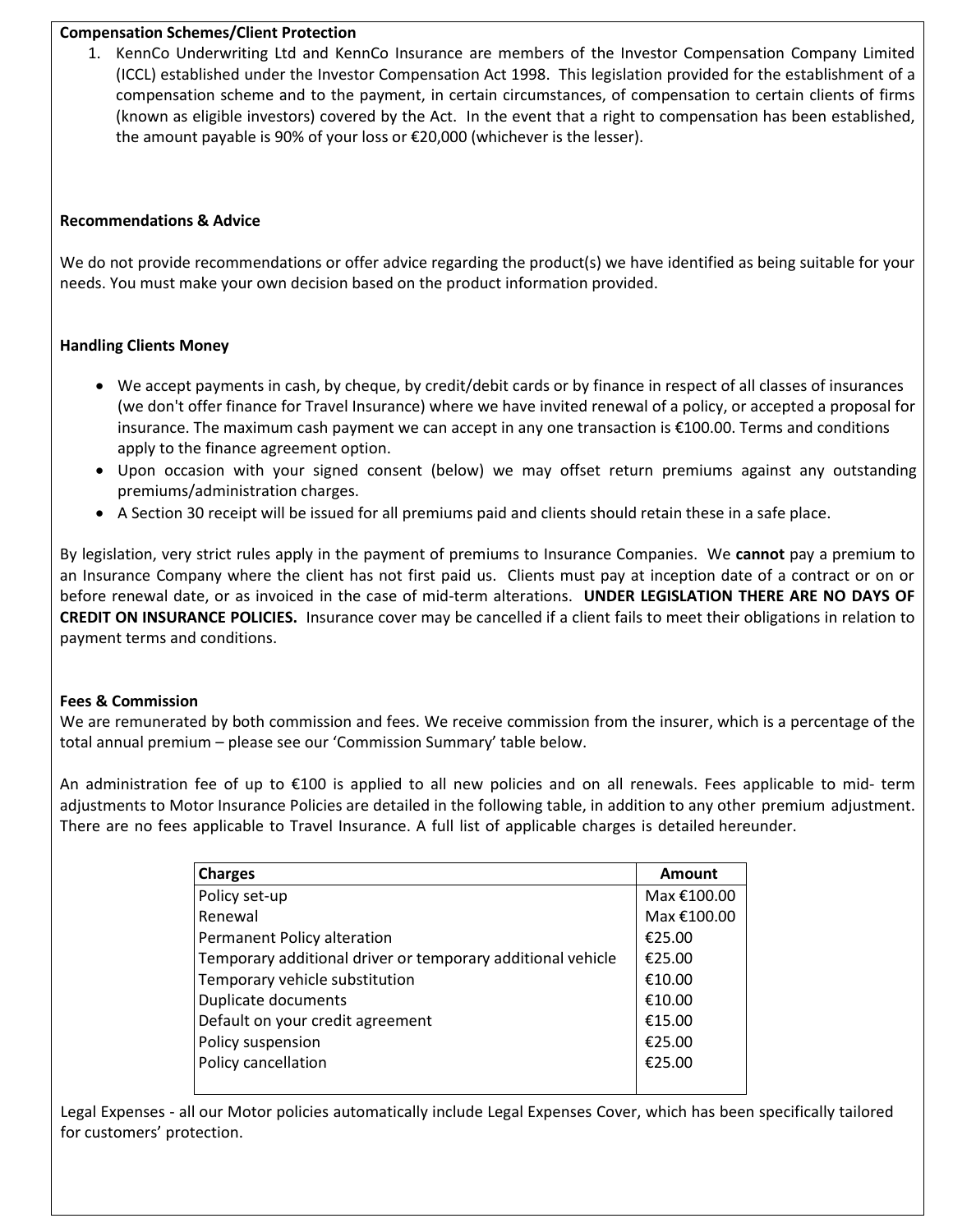## **Commission Summary**

We hold agencies with and receive commission from the following Insurers, Underwriters & Managing General Agents (MGA's).

| <b>Product</b>                  | <b>Appointment with</b>                                  | <b>Insurer / Underwriter</b>                      | <b>Commission</b> |
|---------------------------------|----------------------------------------------------------|---------------------------------------------------|-------------------|
| Private Car Insurance           | Footprint Underwriting DAC t/a Footprint<br>Underwriting | Accredited Insurance<br>(Europe) Limited          | 10%               |
|                                 | AXA Insurance DAC                                        |                                                   | 7.5%              |
|                                 | KennCo Underwriting Ltd                                  | Arch Insurance (EU) DAC -<br><b>Unique Policy</b> | 5%                |
|                                 | KennCo Underwriting Ltd                                  | AXA Insurance DAC-<br><b>Choice Policy</b>        | 5%                |
| Household Insurance             | KennCo Underwriting Ltd                                  | Ergo Versicherung AG                              | 15%               |
| <b>Light Commercial Vehicle</b> | KennCo Underwriting Ltd                                  | AXA Insurance DAC                                 | 5%                |

As a credit intermediary we are remunerated by the premium finance provider, Close Brothers Premium Finance, on arranging finance on your behalf. We receive commission of 5.15% of the annual premium from the premium finance provider.

## **Conflicts of Interest**

It is our policy to avoid situations where there is a conflict of interest. Should such a situation arise or could be perceived to arise we will declare it as soon as is practicable to do so.

## **Cancellation**

You, the customer can cancel your policy by notice in writing at any time. Provided that all reasonable charges pertaining to costs incurred by KennCo Insurance have been paid and provided that no incident giving rise to a claim has occurred in the current period of insurance, you may be entitled to a proportionate return of the premium for the un-expired period of insurance (refer to your Policy for details).

In the case of cancellation of motor insurance, you must return the Certificate of Insurance and Windscreen Disc to KennCo Insurance.

We reserve the right to cancel your policy in certain circumstances, for example the non-payment of premiums, default on your credit agreement or misrepresentation/non-disclosure of relevant information. When your policy ends or is cancelled we will send you any documentation and information that you are entitled to on request.

## **Right of Withdrawal (COOLING-OFF PERIOD)**

A consumer (as defined by S.I. No. 853 of 2004) has the right to withdraw from an insurance policy (again, as defined by S.I. No. 853 of 2004) without penalty and without giving reason within a specified time period. Regulations provide for a cooling-off period of 14 days for General Insurance products. The right of withdrawal may be exercised by notice in writing to KennCo Underwriting Ltd. quoting your policy number. Should this right be exercised we will charge a pro-rata premium for the period you are on cover. If the cover is for motor insurance the premium cannot be refunded until the Certificate of Insurance and Windscreen Disc have been returned to KennCo Underwriting Ltd. Please note any set-up fee charged is not refundable if you choose to cancel the Policy during the cooling off period.

#### **Exclusion of certain damages**

There are express exclusions and limitations of our liability to you, as detailed hereunder. In no event will we be liable to you for any indirect, incidental, exemplary or punitive damages.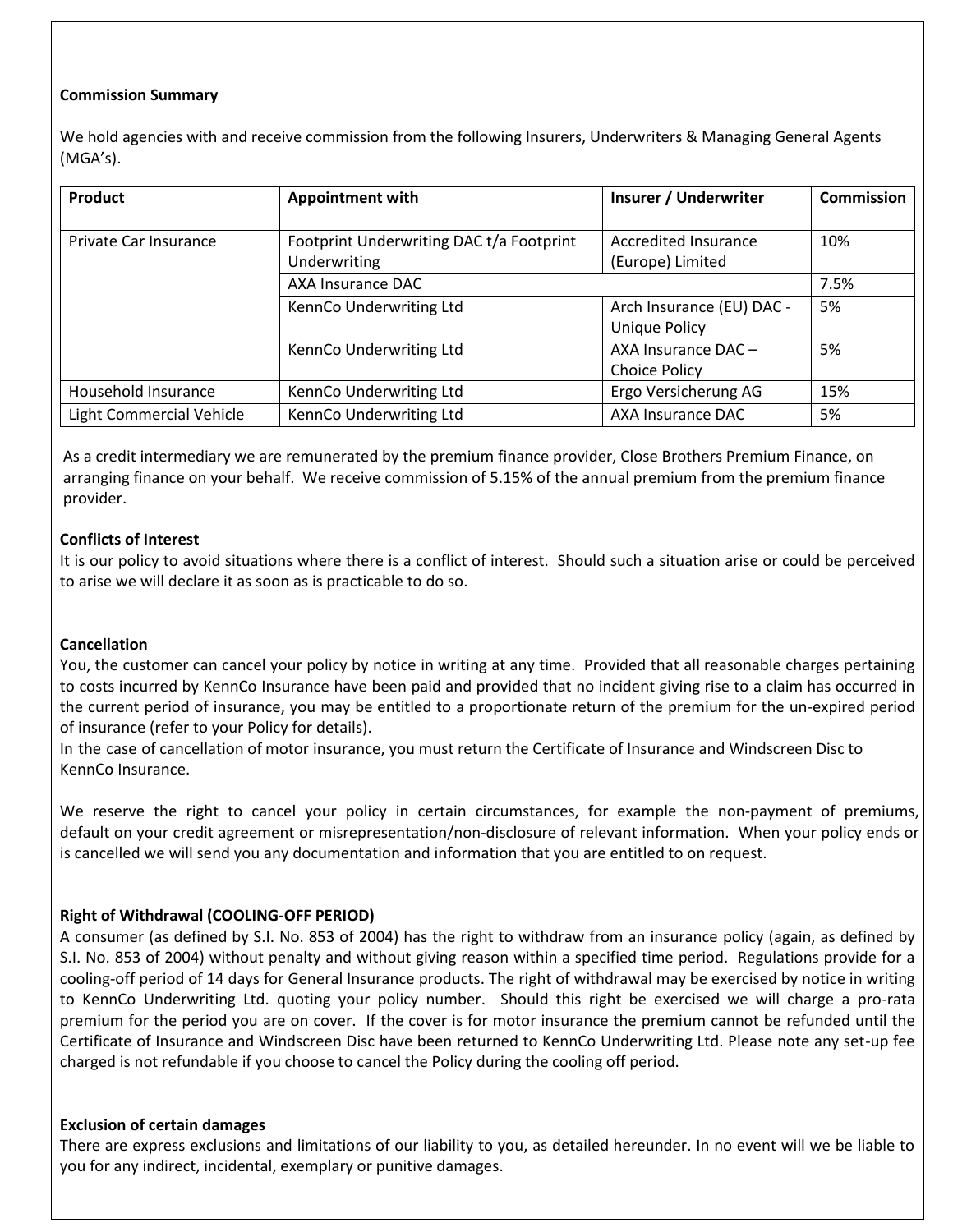## **General limitations on KennCo Insurance liability to you**

To the fullest extent permitted by law, KennCo Insurance liability for all time to you for any and all damages, costs and expenses, whether based on contract, tort (including negligence), or otherwise, in connection with or related to the services, including a failure to provide service, or any other services that we provide shall be limited to a total aggregate amount of €1million. Where any claim or loss arises partly due to an error or omission by us and partly due to an error or omission by you, you indemnify us for all damages and loss arising from the error or omission by you. To the fullest extent permitted by law, KennCo Insurance has no liability for any claim or liability asserted by you for any loss arising by reasons of or arising out of an error or omission by you, including any failure to comply with your duty of disclosure.

## **Total Loss (vehicle write-off)**

In the event of the total loss of your vehicle, we will pay the *lesser of*:

- The market value of the insured vehicle, less the policy excess (with no additional payment for accessories or spare parts), or
- The amount which you insured the vehicle for, less the policy excess.

## **Time Limit for bringing legal action**

Any claim against KennCo Insurance brought by you in connection with or related to the services, including a failure to provide a service, or any other services that we provide including but not limited to any contractual, common law or statutory causes of action, must be brought no later than one year from the date that you became aware, or, in the exercise of reasonable diligence, should have become aware of, the grounds for any such claim. You acknowledge and agree that this provision takes precedence over and supersedes any statute of limitations that would otherwise apply.

## **Governing Law and Language**

The laws of Ireland form the basis for establishing relations between you and KennCo Insurance. All contracts, terms, conditions and communications relating to any policies you may enter into with this firm will be in English.

## **Complaints Procedure**

While we are committed to providing the highest level of service to our customers, if you are dissatisfied with any aspects of our service, policy terms or claims handling, please write to:

The Complaints Manager KennCo Underwriting Ltd Suites 5 – 7 Grange Road Office Park Grange Road Rathfarnham Dublin 16 Phone: (01) 4994600, Fax: (01) 4954627 E-mail: [complaints@kennco.ie](mailto:complaints@kennco.ie)

Your complaint will be acknowledged, in writing, within 5 (five) business days of the complaint being made. You will also be informed of the name of one or more individuals that will be your point of contact regarding your complaint until the complaint is resolved or cannot be progressed any further. You will be provided with an update on the progress of the investigation of your complaint, in writing, within twenty business days of the complaint being made.

A decision on your complaint will be provided to you, in writing, within 40 (forty) business days of the complaint being made.

Should you remain dissatisfied with the final response or if you have not received a final response within 40 (forty) business days of the complaint being made, you may be eligible to refer your complaint to the Financial Services and Pensions Ombudsman (FSPO). The contact details are as follows: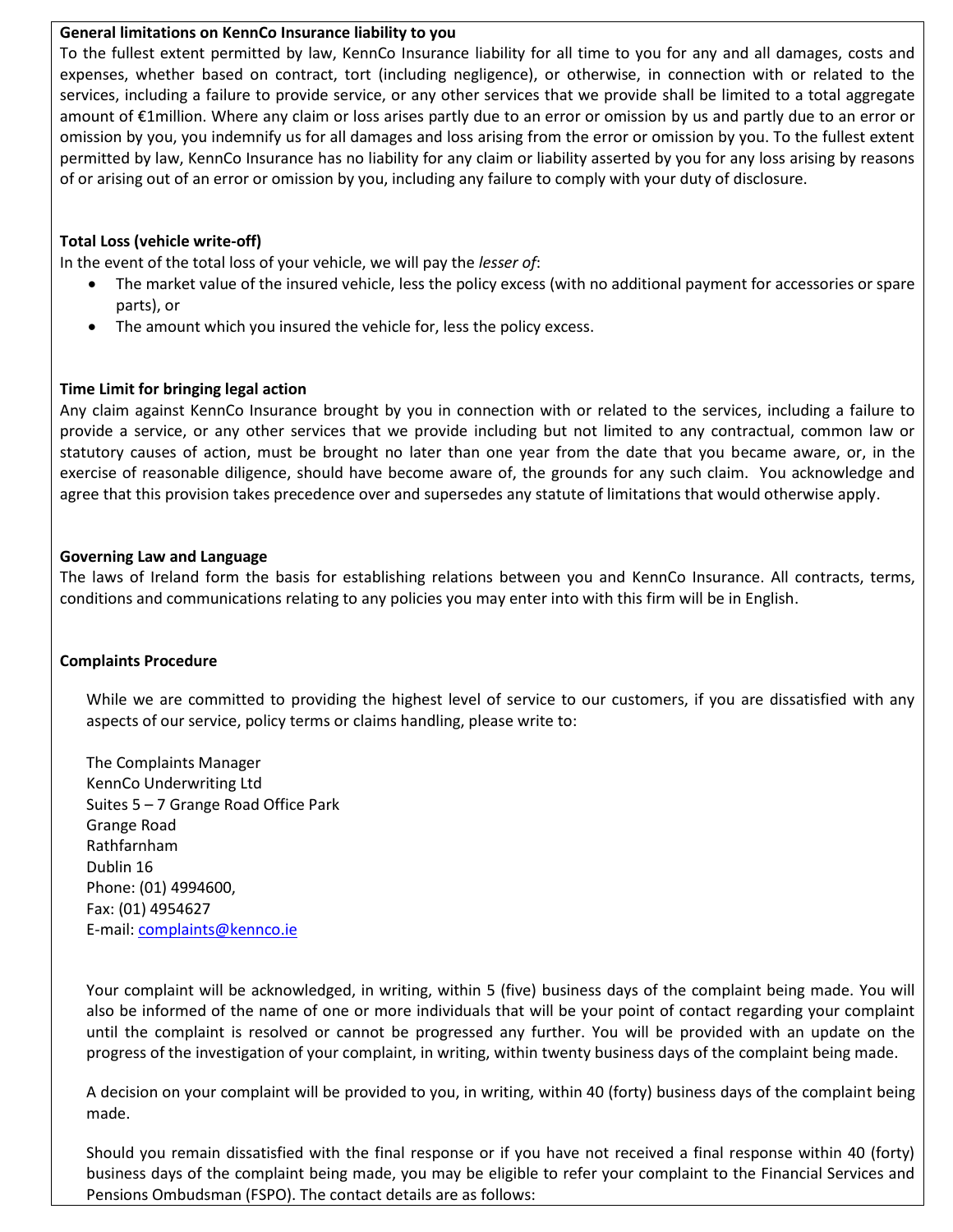Financial Services and Pensions Ombudsman Lincoln House Lincoln Place Dublin 2 D02 VH29 Republic of Ireland

Tel: +353 1 567 7000 E-mail: [info@fspo.ie](mailto:info@fspo.ie) Website: [www.fspo.ie](http://www.fspo.ie/)

If you have purchased your contract online you may also make a complaint via the EU's online dispute resolution (ODR) platform. The website for the ODR platform is [www.ec.europa.eu/odr.](http://www.ec.europa.eu/odr)

The complaints handling arrangements above are without prejudice to your right to commence a legal action or an alternative dispute resolution proceeding in accordance with your contractual rights.

#### **Data Protection**

We comply with the requirements of the EU General Data Protection Regulation (GDPR) and the Data Protection Act 2018. The data which you provide us will be held on a computer database and paper files for the purpose of arranging transactions on your behalf.

We are committed to protecting and respecting your privacy. We wish to be transparent on how we process your data and show you that we are accountable with Data Protection legislation in relation to not only processing your data but also ensuring you understand your rights as a client.

The data will be processed only in ways compatible with the purposes for which it was given and as outlined in our Data Privacy Statement, this will be given to all our clients at the time of data collection.

Please refer to our website for a copy of our Privacy Statement - [www.kennco.ie/privacy-statement,](https://www.kennco.ie/privacy-statement/) if this medium is not suitable we will provide a hard copy to you upon request.

You have the right at any time to request a copy of your personal data that our office holds about you and to have any inaccuracies in that information corrected. Please contact our Data Protection Officer at [compliance@kennco.ie](mailto:compliance@kennco.ie) if you have any queries or concerns regarding your personal data.

We would also like to keep you informed of insurance and any other services provided by us or associated companies with which we have a formal business arrangement, which we think may be of interest to you.

We would like to contact you by way of letter, e-mail or telephone. If you would like to receive such marketing information, please complete the permission statements contained in the Terms of Business acknowledgement letter attached.

We may receive referrals from such firms and may advise them of any transactions arranged for you.

# **KENNCO INSURANCE. ACCEPTANCE SLIP (Please remove and return to us)**

==================================================================================================

**Name: Client ref:**